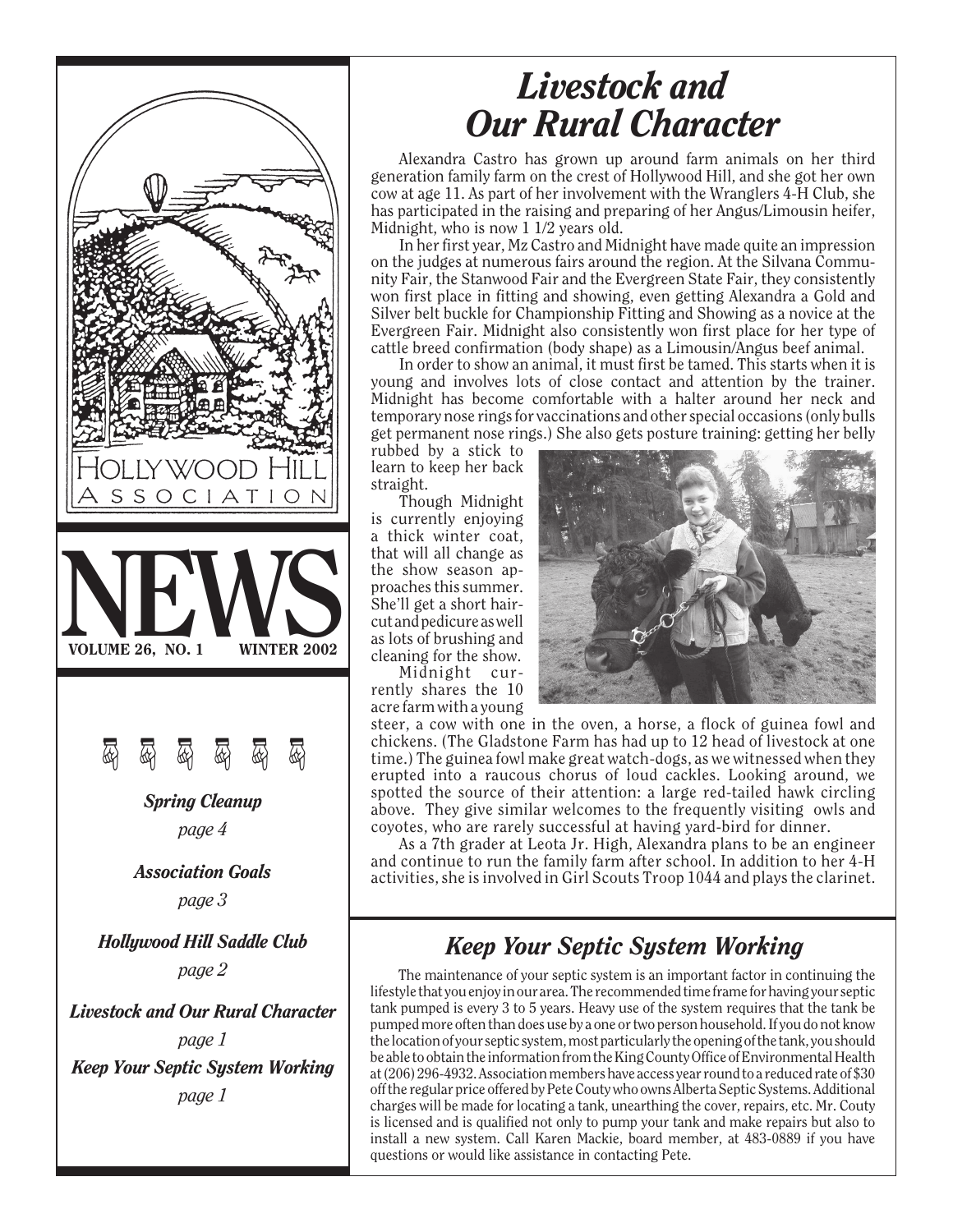## *...from the President*

*Never doubt that a small group of thoughtful, committed citizens can change the world; indeed, it's the only thing that ever has.* Margaret Mead

It has been said that the only thing that remains the same is change. This universal truth certainly applies to us, as evidenced by the variety of issues undertaken by the HHA and the many neighbors who have contributed their energies to this community-based organization over the past 25 years. While the list is long, there are a few who stand out as having had exceptional influence over the character of our community that we currently enjoy.

At the end of this past year, we had one such individual hang up his hat as a board member. After 12 years of service to our community, he certainly deserves a break. Many on the hill know Steve Gallagher, and many others have heard of him. By lending his considerable intellect and powers of critical analysis to the issues in which we are often involved, Steve has been a cornerstone of the HHA.

As with anyone who takes strong stands on complex issues, Steve has had his share of detractors. But, if such critics are honest, they will tell you that their most unpleasant experience with Steve has been when arguing a point against him. They usually lost the debate. That's because Steve wouldn't take a stand until he had thoroughly researched and considered a topic. It has been just such focus, thoroughness and, above all, integrity that has made Steve so effective over the years.

As with trees and aircraft wings, our strongest structures and people have the ability to flex and accommodate changes in the wind. Steve had this trait. For instance, ten years ago, when the City of Woodinville was incorporating, Hollywood Hill was targeted for inclusion within the City limits. At first, many folks considered this to be a good thing: Local Control at last! But, as the details became known, it was discovered that being within any city boundary would have required Hollywood Hill to accept Urban housing density. This would have spelled the end of our community's rural character.

That concept of Local Control didn't die easily. In the face of an acrimonious debate, Steve was one who stood his ground, faced the often unfair criticisms and went on to be one of the leaders of the successful campaign to keep us out of the city and maintain our Rural designation.

There are other issues, big and small, in which Steve was influential. And, of course, there are other people who have made exceptional contributions. The strength of the HHA has never come from any one person, but, rather from the synergy that results from group efforts. While competent leadership is always important, the efforts of the HHA would have been (and will be) for naught if it weren't for the teamwork of its board members and the support of an informed general community.

However, this is Steve's moment. To him I offer my heart-felt thanks for the considerable time and energy that he has poured into this community.

The unique character of our neighborhood didn't happen by mistake, nor will it stay so without our continued vigilance. In order to maintain our community's atmosphere, it is essential that we stay informed and involved. Involvement may take many forms. An individual claiming to be from the Hill recently wrote a couple of letters to the editor of a local paper in which he was critical of the Hill and the litter along our roads. Yet, this person was nowhere to be seen during our neighborhood clean-up days. In less time than it took to write those cynical outbursts, that person could have taken a bag, picked up some litter and been part of a solution. What a contrast his actions are to those who take life in hand by doing something concrete and positive.

*— Mike Tanksley* Something as simple as taking a few minutes to pick up some litter is just one of the many small things that, when multiplied by many hands, make a huge difference in a community. There are many other ways to contribute to any community. Hollywood Hill is a special place, something most of us recognized when we chose to live here. While there are many elements that contribute to this, the long-term involvement in and support of the HHA by the residents of the Hill has certainly been a unique and decisive factor. We are doing well and leaving a legacy that we can be proud of. Let's keep up the good work.

#### **Hollywood Hill Saddle Club A unique amenity in our 'Neigh'borhood.**

The Hollywood Hill Saddle Club just completed its 25th year of service to the community; providing and maintaining a site for equestrian and community activities on Hollywood Hill. Few communities are fortunate enough to have such a crown jewel in their midst. HHSC is a non-profit organization with the expressed purpose of maintaining the site above the Hollywood Hill Elementary School for equestrian activities (open to the public year round). Because of its rural nature, it is also a site for walkers, hikers, and dog owners. We celebrate its varied use and encourage the public to enjoy its serenity free of charge. The Hollywood Hill Saddle Club Arena site contributes to the rural flavor that is so precious to all of us. Our first activity of the year will be our annual Community Easter Egg Hunt held on Saturday March 30th, the day before Easter. It is a fun and growing event for children and adults throughout our community. It begins at 10:00am and is over very quickly as kids scurry to find eggs hidden throughout the grounds. The kids are separated into age groups so that their hunt site can be appropriate to their ages. No one goes home without an egg. Hidden amongst the grounds are golden eggs with special treats inside. Kids need to bring baskets or bags in which to collect their eggs and a big smile! Our first fundraising events will begin in April with a Hunter Show on April 27th, a Game Show on April 28th and a Performance Horse Show on May 11th. The public is welcome to come and watch free of charge. Any questions regarding HHSC may be referred to Lynn Burch 425-481-8376.

### YOUR ASSOCIATION

The Hollywood Hill Association is a private, state nonprofit corporation, formally chartered in 1976. We are an all volunteer, community based organization, dedicated to the preservation of our community character. Our primary goals are the preservation of Hollywood Hill's rural designation and the preservation of the agricultural lands of the rural Sammamish Valley. We are widely recognized by both government officials and development interests as an influential and determined organization. Our many successes have been due, in large part, to dedicated volunteers, and to the support of our many members. We encourage you to become actively involved in the Association by joining one of our standing committees. Please contact any Board member for more information.

| President<br><b>Vice President</b> | Mike Tanksley: 483-2529     |
|------------------------------------|-----------------------------|
| Secretary                          | Tricia Callahan: 488-6863   |
| <b>Treasurer</b>                   | Bethann Martin: 402-4783    |
| Directors                          | Karen Mackie: 483-0889      |
|                                    | Marsha Martin: 883-8561     |
|                                    | Torrey Russell: 483-6531    |
|                                    | Lincoln Potter: 481-8382    |
| Committee Chairs                   | Government: Marsha Martin   |
|                                    | Membership: Steve Gallagher |
|                                    | Environment: Mike Tanksley  |
|                                    | Events:                     |
|                                    | Newsletter: Karen Mackie    |
|                                    | Roads: Tricia Callahan      |
|                                    | Trails: Susan Cyr: 487-2908 |
| Website                            | www.hollywoodhillassoc.org  |

The HHA is managed by a 9-member Board of Directors. Elections are held by mail each autumn at the time of the HHA annual membership meeting. The existing Board selects candidates from those volunteers who have demonstrated a willingness to actively contribute to the HHA and who support its goals. Board meetings are scheduled for the 2nd Thursday of each month at the homes of Board members. The Board welcomes HHA members who wish to attend these meetings as long as prior arrangement has been made. Because these are business meetings, space availability and legal issues may require closed meetings from time to time. Contact any Board member if you are interested in attending.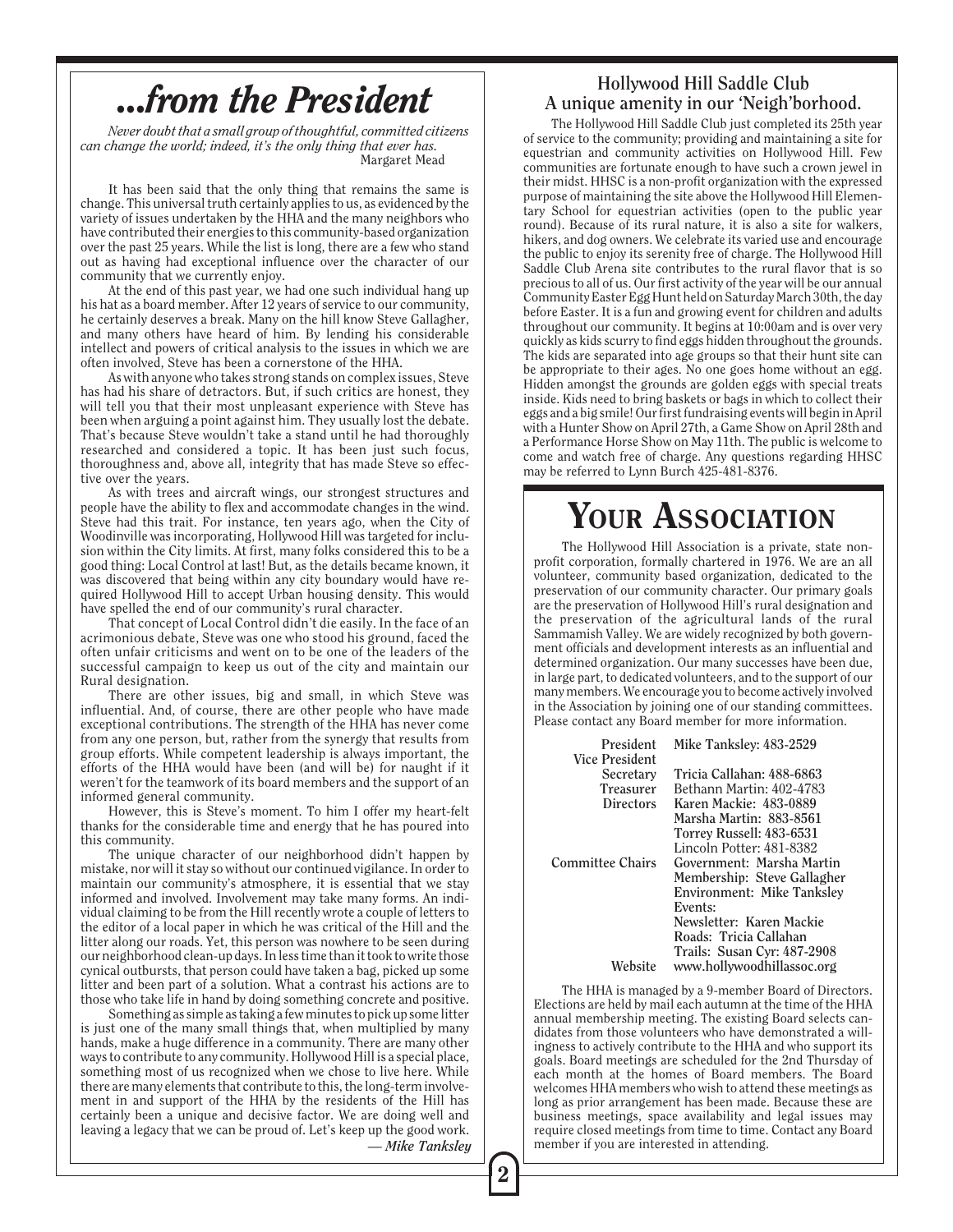# *Hollywood Hill Association Goals*

Even though the Hollywood Hill Association has not changed its policies in the last decade, the HHA publishes an annual policy statement in the first newsletter of each year. We invite all residents of the Hill to provide feedback regarding these policies, although we do not expect that every resident will necessarily agree with goals of the HHA. The Board of Directors has tried to make sure that all policies are consistent with views that members have expressed in the past at various public meetings and in some of our opinion surveys. The Board will continue to review and modify these policies as situations change, and will endeavor to ensure that all actions taken are consistent with these policies. What does the Hollywood Hill Association stand for? EUR Preservation of our rural character; EUR Ensuring that Government listens to our community; EUR Supporting growth in a manner that maintains our quality of life. Most of those who live on Hollywood Hill came and stayed here because of the relatively unique character of our community. For many, this 'rural residential' character is what protects our quality of life. The fact that Hollywood Hill has maintained this rural character is not an accident. It exists because so many of the residents of the Hill have been willing to work to protect it. Since it was incorporated in 1976, the Hollywood Hill Association has led the fight to protect the community. This has been accomplished largely by understanding and using the governmental processes that plan for and control development in our area. The HHA has been successful because we can demonstrate the strong support we have in our community. The overriding goal of the Hollywood Hill Association is to 'Preserve and enhance the quality of life on Hollywood Hill.' To achieve that goal, the HHA has 3 primary objectives: 1. Advocate the preservation of the rural character of Hollywood Hill. 2. Advocate the preservation of the rural and agricultural character of the Sammamish Valley. 3. Advocate the development of the Northshore region of King County in a manner that contributes to the quality of life for area residents. Under each objective is a set of strategies designed to help the Association achieve the objectives.

#### OVERRIDING GOAL OF THE HOLLYWOOD HILL ASSOCIATION: *Preserve and enhance the quality of life on Hollywood Hill.*

OBJECTIVES TO ACHIEVE GOAL:

*Objective 1* Advocate the preservation of the rural character of Hollywood Hill

*Objective 2* Advocate the preservation of the rural and agricultural character of the

Sammamish Valley

#### *Objective 3*

Advocate the development of the Northshore region of King County in a manner that contributes to the quality of life for area residents.

#### STRATEGIES TO ACHIEVE OBJECTIVES:

*The first strategy is to preserve and protect the rural character of Hollywood Hill by identifying and promoting those elements of our community that define its character*

This includes protection of our environment, rural zoning, ownership of livestock, rural roads serving only our community, and the development of pedestrian and equestrian pathways. The second strategy is to keep residents informed as to issues that affect the rural character of Hollywood Hill. The most powerful asset we have in dealing with area government is an informed citizenry that will speak out to let government officials know that we are watching their actions. The third and fourth strategies involve advocating our interests to King County government and to the City of Woodinville. In both cases, our tasks are to monitor the activities of these governmental bodies and to participate in hearings and planning processes. With King County, our efforts will center around encouraging the County to maintain our rural designation. With the City of Woodinville, our efforts are concentrated on opposing the efforts of the City Council to persuade the County to give the Hill an urban designation and to oppose the City's efforts to annex sections of the Hill. The fifth strategy calls for the development of projects that serve to enhance our community, such as the regular roadside litter cleanup and the development of the neighborhood pathway system

*The Hollywood Hill Association has long had a strong interest in the protection and preservation of the Sammamish Valley as an agricultural resource.*

The Association sees four strategies to achieve this objective. First, to act as an advocate to King County for the preservation of the Sammamish Valley. Second, to act as an advocate with the City of Woodinville and opposing any effort by the City of Woodinville to annex the Valley or include it in their urban growth area. Third, to encourage Hollywood Hill residents to patronize the agricultural services of the Sammamish Valley. Fourth, to protect the environmental quality of the Sammamish Valley, as well as the Sammamish River and the streams that feed it.

*While the HHA has not taken an active role in regional planning in the past, the new State Growth Management Act places such an emphasis on regional planning that we can no longer confine our involvement only to our own community.*

The first and second strategies for dealing with regional development again involve acting as an advocate with King County and the City of Woodinville to make sure the views of our community are heard. The third strategy calls for developing a working relationship with other rural communities and organizations so that we might combine our efforts in dealing with County and local governments.